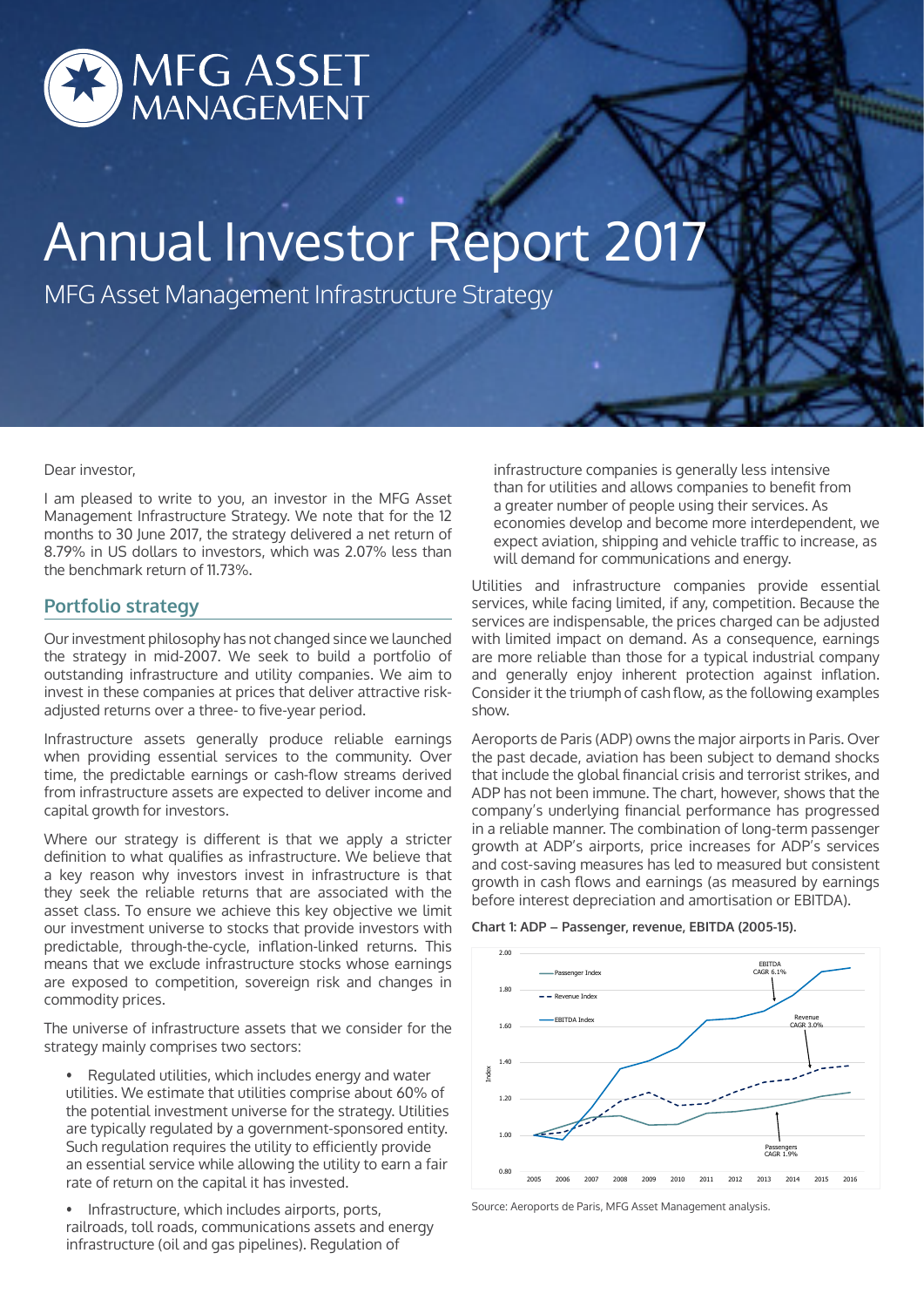CityLink in Melbourne is the original asset for which Transurban was founded in 1995 to develop and operate. Traffic on the road has grown at a modest but consistent rate over time. When combined with toll increases and stable operating costs, this cash flow or revenue growth has led to reliable and consistent EBITDA growth over time. Just as for ADP, the vital nature of the service delivers for investors over time.



**Chart 2: CityLink – Traffic, revenue, EBITDA (2006-16).**

Source: Transurban, MFG Asset Management analysis.

With infrastructure assets, the stability of earnings is influenced by competitive positioning and numerous risks. Key risks we consider are:

- Sovereign risk We avoid countries where political decisions that undermine the contractual position or potential earnings of a company can be made easily. We only invest in countries where the judicial system and law are sound, so that contractual positions can be enforced as required.
- Regulatory risk We avoid regulatory jurisdictions where regulatory processes are opaque or applied inconsistently.
- Commodity-price risk We seek to avoid businesses whose earnings are meaningfully exposed to the price of the product they transport. Many pipeline businesses in the US, for example, are excluded from our universe for this reason.
- Leverage risk We avoid businesses with excessive debt or that might struggle to pay their interest bills.

# **Portfolio review for 2016-17**

Changes in interest rates during the past 12 months affected the performance of the strategy over the period. In the first half of fiscal 2017, an increase in prevailing 10-year US government bond yields subdued the strategy's returns. Performance improved in the second half of the fiscal year when investors refocused on the reliability of the earnings and cash flows that infrastructure companies and regulated utilities generate.

At 30 June 2017, the portfolio consisted of 31 investments compared with 29 investments a year earlier. The top-10 investments represented 46% of the portfolio at 30 June 2017, compared with 50% a year earlier.

The strategy held approximately 8.9% in cash on 30 June 2017 compared with 12.2% a year earlier. The decision to

hold a large part of the portfolio in cash reflects a view that accommodative monetary policy of recent years has affected global asset prices and that any unwinding of this policy could lead to a rapid repricing of assets. We expect to invest the bulk of our cash holding over the medium term.

The composition of the portfolio by sector at 30 June 2016 and 2017 was:

### **Portfolio by sector at 30 June 2016**



#### **Portfolio by sector at 30 June 2017**



The key changes to the portfolio over the year are a reduced allocation to utilities and a corresponding increase in the allocation to infrastructure. The major increases to infrastructure included adding rail investments and increasing the holding to airports.

The easy global monetary conditions of recent years have boosted regulated utility stocks. It is our assessment that regulated utilities in the better-performing economies of the world, effectively the most-defensive infrastructure investment opportunities, have become expensive compared with opportunities available in the infrastructure sector. We have, accordingly, reduced the portfolio's allocation to regulated utilities in the US and the UK and increased the portfolio's exposure to infrastructure stocks.

Railroads are considered infrastructure because they provide a basic and essential role by connecting the producers and consumers. From agriculture to automotive parts to chemicals and coal, railroads serve practically every industry and form essential infrastructure for communities. Key factors that make US rail companies attractive include:

• Earnings have limited sensitivity to competition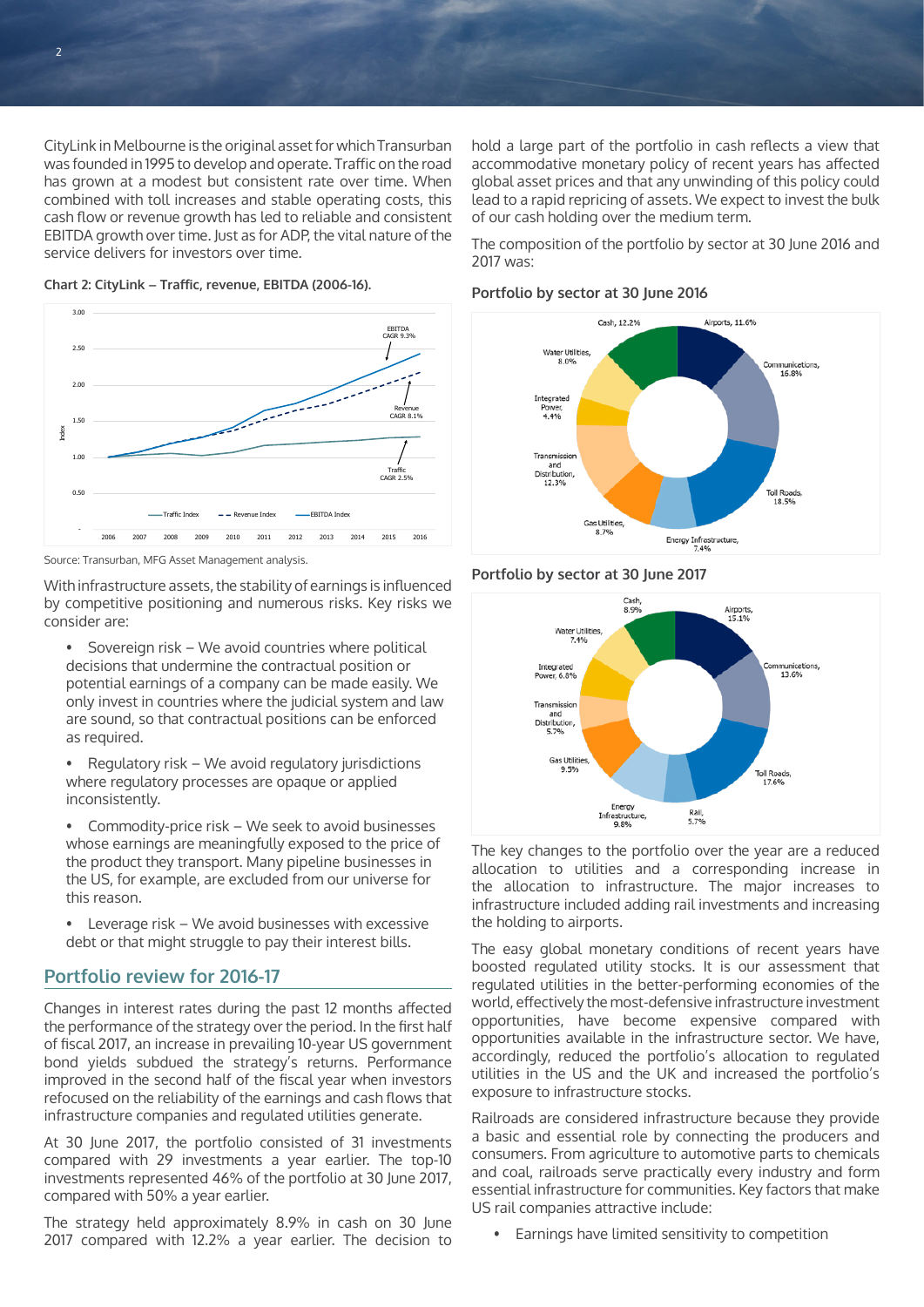– North American railroad companies operate within duopoly markets, which means competitive pressures are limited. Within each market, the main operators have shown the discipline needed to expand margins. Capital intensity, network effects and right-of-ways create barriers to new entrants. Rail is typically the only economical option for shippers, particularly when hauling low-value heavy goods such as minerals and grains.

- Earnings have become less sensitive to commodity prices – As fuel costs represent a large portion of rail operating costs, operators have introduced surcharges to pass-through changes in fuel costs.
- Rail operators benefit from an effective regulatory regime – Regulation is light and constructive.

The composition of the portfolio by geography at 30 June 2016 and 30 June 2017 was:



## **Portfolio by region at 30 June 2016**

## **Portfolio by region at 30 June 2017**



While we have increased the share of the portfolio invested in North America, we remain underweight relative to our potential investment universe. The bulk of the available listed infrastructure investment opportunities in North America are regulated utilities and, as outlined earlier, it is our assessment that utilities are less attractive than opportunities in the infrastructure sector.

The strategy's top-performing stocks for the year to June 2017 were generally infrastructure companies rather than utilities and included:

• US rail companies CSX and Norfolk Southern, which operate in an effective duopoly and benefitted from

expectation that operational efficiencies would improve.

- Satellite companies SES and Eutelsat, which experienced something of a recovery after their respective share prices fell dramatically in the prior year. While neither company's share price has fully recovered, their financial results have stabilised.
- Airport companies ADP and Flughafen Zuerich, which enjoyed passenger growth. While the terrorist attacks that occurred in Paris in 2015 and 2016 reduced French tourist traffic in 2016 and lowered passenger numbers at ADP's airports in Paris – Charles de Gaulle Airport and Orly Airport – these numbers have rebounded.
- Italian toll-road operator SIAS, which benefitted from more traffic and improved investor sentiment.

The strategy's worst-performing stocks included UK utilities National Grid and United Utilities and energy infrastructure companies Enbridge of the US and Koninklijke Vopak of the Netherlands.

- The UK utilities performed strongly but they were viewed by investors as havens in the final weeks of fiscal 2016 amid the uncertainty created by the UK vote to leave the EU. While operating performance has been solid for both companies in the past year, the gains in share price in the prior 12 months led to subdued performance over the past fiscal year. We still assess the companies to be attractive investments.
- Enbridge and Vopak provide infrastructure to the energy industry. Enbridge essentially transports oil and gas across North America while Vopak stores oil and chemicals around the world.

## **Outlook**

We expect global monetary conditions to become less accommodative in coming years, which means long-term interest rates are likely to rise. There are two key areas we focus on when we assess what higher interest rates could mean for infrastructure stocks:

• The impact on the businesses – We are confident that the businesses that meet our investment-grade infrastructure criteria are well placed to meet our expectations over the medium term even if interest rates rise.

• Impact on valuations and on debt and equity markets – An increase in interest rates can be expected to lead to higher debt costs and higher long-term discount rates. Our forecasts and valuations for the businesses in which we have invested take these factors into account. The history of financial markets, however, indicates that higher interest rates will increase uncertainty. Stocks that are regarded as 'defensive', including infrastructure and utilities, are often shunned when interest rates increase because investors switch to higher-growth sectors. It is our experience, however, that provided these businesses have solid fundamentals, their stock prices will revert to a longer-term trend that reflects their earnings profiles.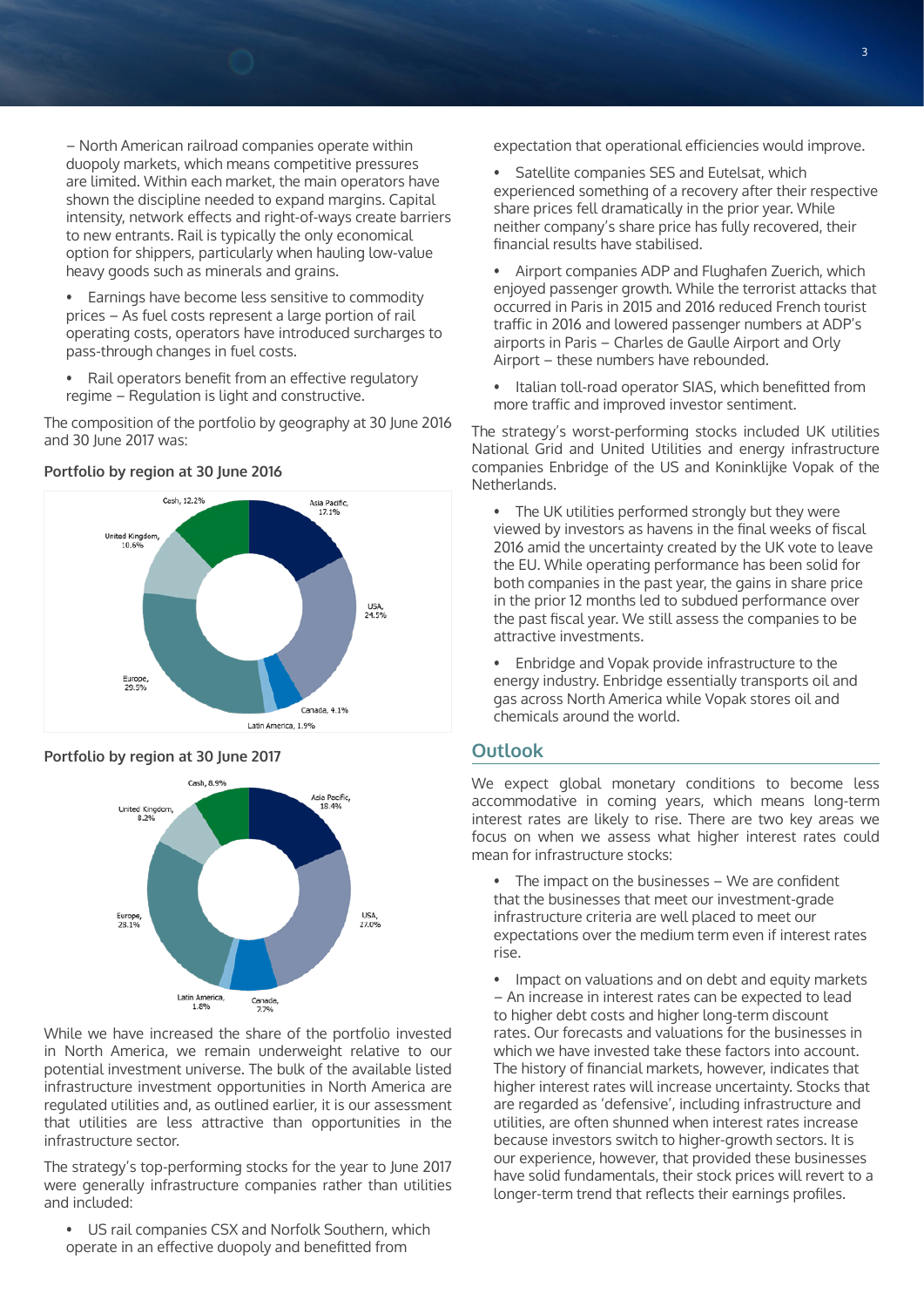Notwithstanding volatility on equity markets, we expect the underlying earnings of infrastructure and utility companies in our restricted universe to remain reliable and predictable. Ultimately, the value of the companies in our portfolio reflect the future cash flows they are expected to generate and the risks associated with those revenue flows. We believe that investment markets are pricing in higher, more 'normal' levels of interest rates. This means that if interest rates increase over the medium term, we can expect the impact on asset prices to be somewhat muted because investors have already allowed for some increase in rates.

Even allowing for the resilient nature of the stocks held in the portfolio, we expect to see volatility in equity markets, particularly if US interest rates rise as we expect. We are confident, however, that any increase in interest rates will fail to hamper the financial performance of the stocks in the portfolio.

Overall in terms of our outlook, we believe that infrastructure assets, with their reliable earnings that are protected to a degree from inflation, are an attractive, long-term investment proposition. The predictable nature of their earnings compared with those offered by other asset classes means that infrastructure assets offer diversification benefits. In uncertain times, the reliable financial performance of infrastructure stocks makes them particularly attractive. An investment in listed infrastructure can be expected to reward patient investors.

Yours sincerely,

Gerald Stack Portfolio Manager 25 July 2017